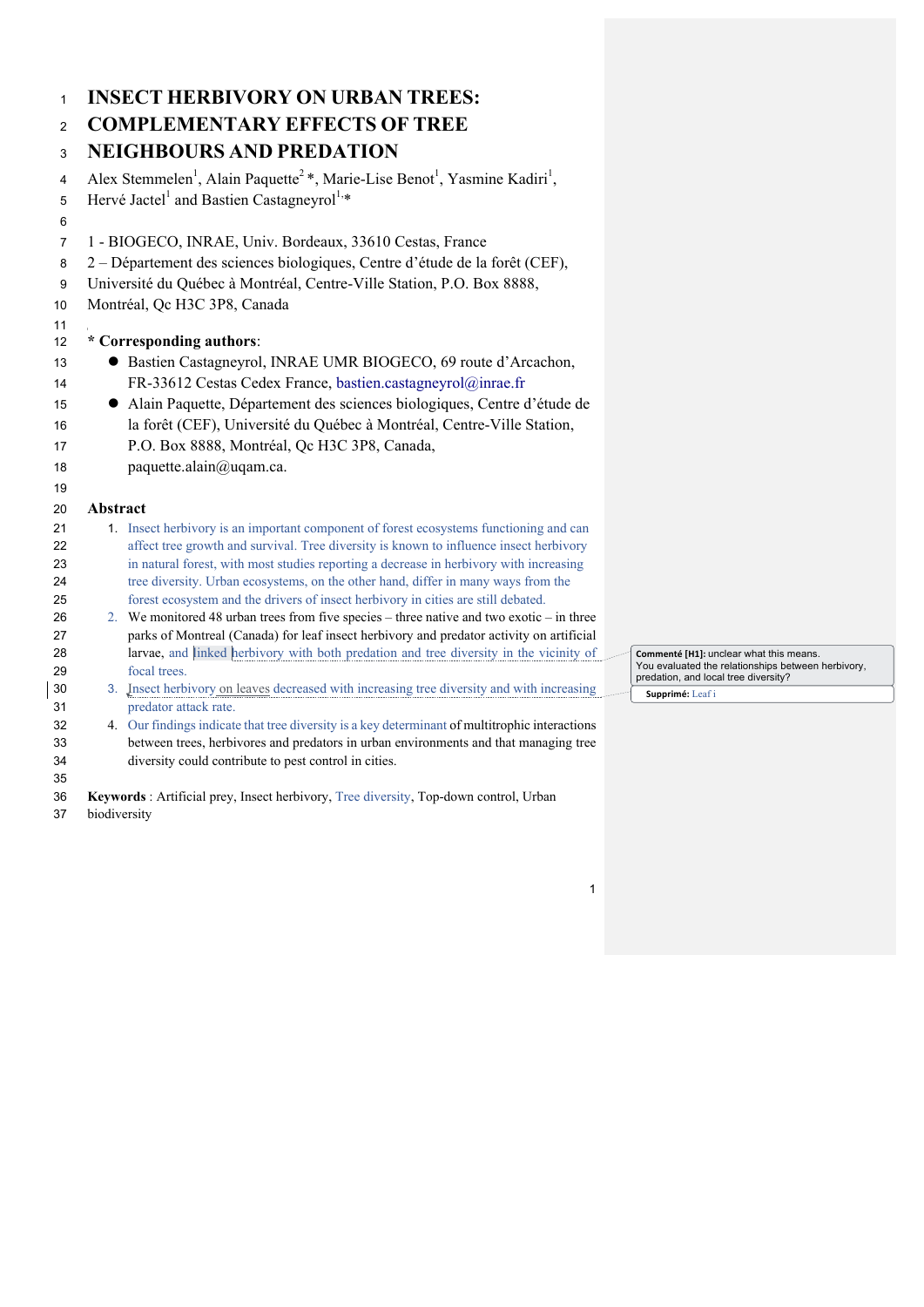# **Introduction**

 Insect herbivores have a major impact on tree growth and survival, hence on the functioning of forest ecosystems (Metcalfe et al., 2014; Visakorpi et al., 2018; Zvereva, Zverev, & Kozlov, 2012). Tree diversity significantly influences insect herbivory in forest ecosystems (Castagneyrol, Jactel, Vacher, Brockerhoff, & Koricheva, 2014; Jactel et al., 2017). Most 44 studies report that herbivory declines as tree diversity increases (*i.e.*, associational resistance, Barbosa et al., 2009), although the opposite pattern has also been found (Haase et al., 2015; 46 Schuldt et al., 2011). Recently, the interest in how tree diversity affects insect herbivory has expanded to include urban forests (Clem & Held, 2018; Dale & Frank, 2018; Frank, 2014), where pest damage can compromise the ecological and aesthetic values of urban trees (Nuckols & Connor, 1995; Tooker & Hanks, 2000; Tubby & Webber, 2010). Urban forests differ from natural forests in many ways. For example, most of the trees in cities are planted, found in lower density and/or mixed with native and exotic ornamental species that are rarely encountered in natural forests. Thus, given these specific characteristics of urban forests, it is still unclear how and why tree diversity might influence insect herbivory on urban trees. 54 The density and diversity of trees determine the amount and the quality of food and habitat resources available to herbivores and their enemies, and thus can have strong impact on the bottom-up and top-down forces acting upon insect herbivores (Haase et al., 2015; Muiruri, Rainio, & Koricheva, 2016; Setiawan, Vanhellemont, Baeten, Dillen, & Verheyen, 2014). For example, some insect herbivores, in particular generalist species, could take advantage of tree diversity to acquire more abundant, complementary food resources or benefit from a more balanced food mix, thus causing more damage in mixed forests (Lefcheck, Whalen, Davenport, Stone, & Duffy, 2013). In contrast, insect herbivores generally find it easier to identify and orientate towards the signals emitted by their host trees when the latter are more concentrated (*the resource concentration hypothesis*, Hambäck & Englund, 2005; Root, 1973) while non- host trees can emit volatile compounds that interfere with the ability of herbivores to detect their preferred host (Jactel, Birgersson, Andersson, & Schlyter, 2011). Finally, the abundance and diversity of predatory birds and arthropods generally increases with plant density and diversity, which would result in a better top-down regulation of insect herbivores (*the enemies hypothesis*, Risch, Andow, & Altieri, 1983; Root, 1973). However, the evidence available to support the resource concentration hypothesis in forest is controversial (Muiruri et al., 2016; Riihimäki, Kaitaniemi, Koricheva, & Vehviläinen, 2005) and the contribution of natural enemies to the control of herbivores in urban area remains poorly explored.

 Tree diversity and density vary widely between and within cities (Ortega-Álvarez, Rodríguez- Correa, & MacGregor-Fors, 2011; Sjöman, Östberg, & Bühler, 2012). A consequence of this variability is that even within a common urban environment, herbivory may be reduced in some tree species and increased in others (Clem & Held, 2018; Frank, 2014), and the relative importance of bottom-up and top-down forces responsible for these effects may also differ. In addition, non-native trees have been widely planted in urban habitats (Cowett & Bassuk, 2014; Moro, Westerkamp, & de Araújo, 2014). While they often escape from herbivory by native Supprimé: forth **Commenté [H2]:** Henceforth means, 'from here on out' or 'from this time forward' and is not the same as therefore, or thus, or hence

|  | Supprimé: ed                                             |
|--|----------------------------------------------------------|
|  | <b>Supprimé:</b> negative relationship between           |
|  | Supprimé: and herbivory                                  |
|  | Supprimé: was also                                       |
|  | Supprimé: about                                          |
|  | Supprimé: e                                              |
|  | Supprimé: on                                             |
|  |                                                          |
|  | Supprimé: which                                          |
|  | Supprimé: Henceforth                                     |
|  | <b>Supprimé:</b> those numerous peculiarities            |
|  | Supprimé: in                                             |
|  | Supprimé: By                                             |
|  | Supprimé: ing                                            |
|  | <b>Supprimé:</b> both the density and diversity of trees |

**Supprimé:** On the **Supprimé:** ary

Commenté [H3]: is that what you're referring to when you say "this" **Supprimé:** is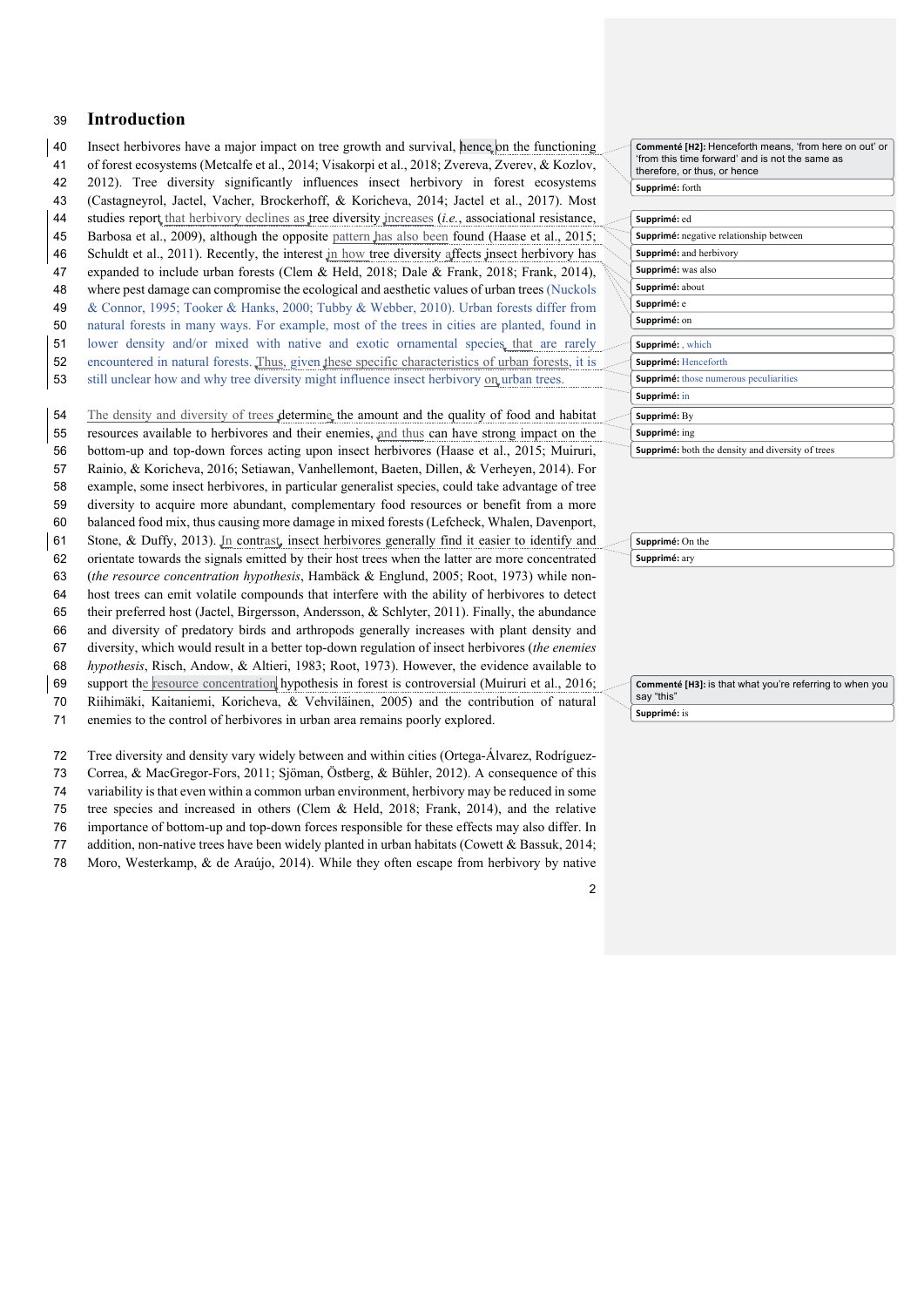- insects ('*the enemy escape hypothesis*', Adams et al., 2009; Keane & Crawley, 2002), cases of
- native herbivores spilling-over onto exotic trees have been recorded (e.g. Branco, Brockerhoff,
- Castagneyrol, Orazio, & Jactel, 2015). Non-native tree species can also provide habitats to
- insectivorous birds or predatory arthropods (Gray & van Heezik, 2016). It is thus difficult to
- predict the effect of mixing native and exotic trees on insect herbivory in urban habitats (Clem

& Held, 2018; Frank, 2014).

In this study, we investigated the effect of tree density, tree diversity, presence of conspecific

- trees, tree origin and predator activity on insect herbivory in urban trees of the city of Montreal (Quebec, Canada). We measured leaf area removed or otherwise damaged by insect herbivores
- on 48 trees of five species three native and two exotic in three urban parks. We
- concomitantly assessed predator activity by using artificial caterpillars exposed on tree
- branches. We tested the following hypotheses: (1) insect herbivory decreases with tree density,
- number of non-conspecific trees (host dilution) and diversity (associational resistance) around
- focal trees, (2) predator activity increases with increasing tree density and diversity and (3)
- predation and herbivory have different responses to tree diversity on native and exotic trees.
- By doing so, our study builds toward a better understanding of the drivers of pest insect damage on urban trees.

# **Materials and methods**

### Study site

The study was conducted in the city of Montreal (Canada, 45°50'N, -73°55'W), where the

- climate is temperate cold, with 6.8°C average temperature and 1000.3 mm annual rainfall
- during the 1981-2010 period (Pierre Elliott Trudeau airport weather station, www.canada.ca).
- The study took place in three parks of the southwest part of the city: Angrignon, Marguerite
- 120 Bourgeoys and Ignace-Bourget (Table 1).

# Tree selection

 Every tree in Angrignon, Ignace-Bourget and Marguerite-Bourgeoys parks had been previously geolocalized and identified to the species level. This information was accessible

- through the city database for urban trees (http://donnees.ville.montreal.qc.ca/dataset/arbres).
- 125 We selected a total of trees of five deciduous species (Table 1). Three species are native to
- the study area (*Acer saccharinum* L.*, Tilia americana* L.*, Quercus rubra* L.) while two are
- exotics, from Europe (*Acer platanoides* L.*, Tilia cordata* Mill.). These species are amongst the
- most abundant tree species in the city of Montreal where together they represent 37% of all the
- tree species of the public domain. In agreement with the city of Montreal administration, we
- 130 only selected trees with a diameter at breast height (DBH) greater than 8 cm (mean  $\pm$  SD: 18.38 131  $\pm$  9.36) (to withstand the sampling of leaves required for the experiment) and with low
- 132 branches that could be easily accessed using a stepladder (for safety).

Supprimé: predatory Commenté [H4]: predatory birds generally refers to hawks, owls, and the like, but I think you mean birds that eat insects or other arthropods, right?

Commenté [H5]: is this correct? See below

Supprimé: 8 **Commenté [H6]:** It appears to me that there are only 45 in Table 1.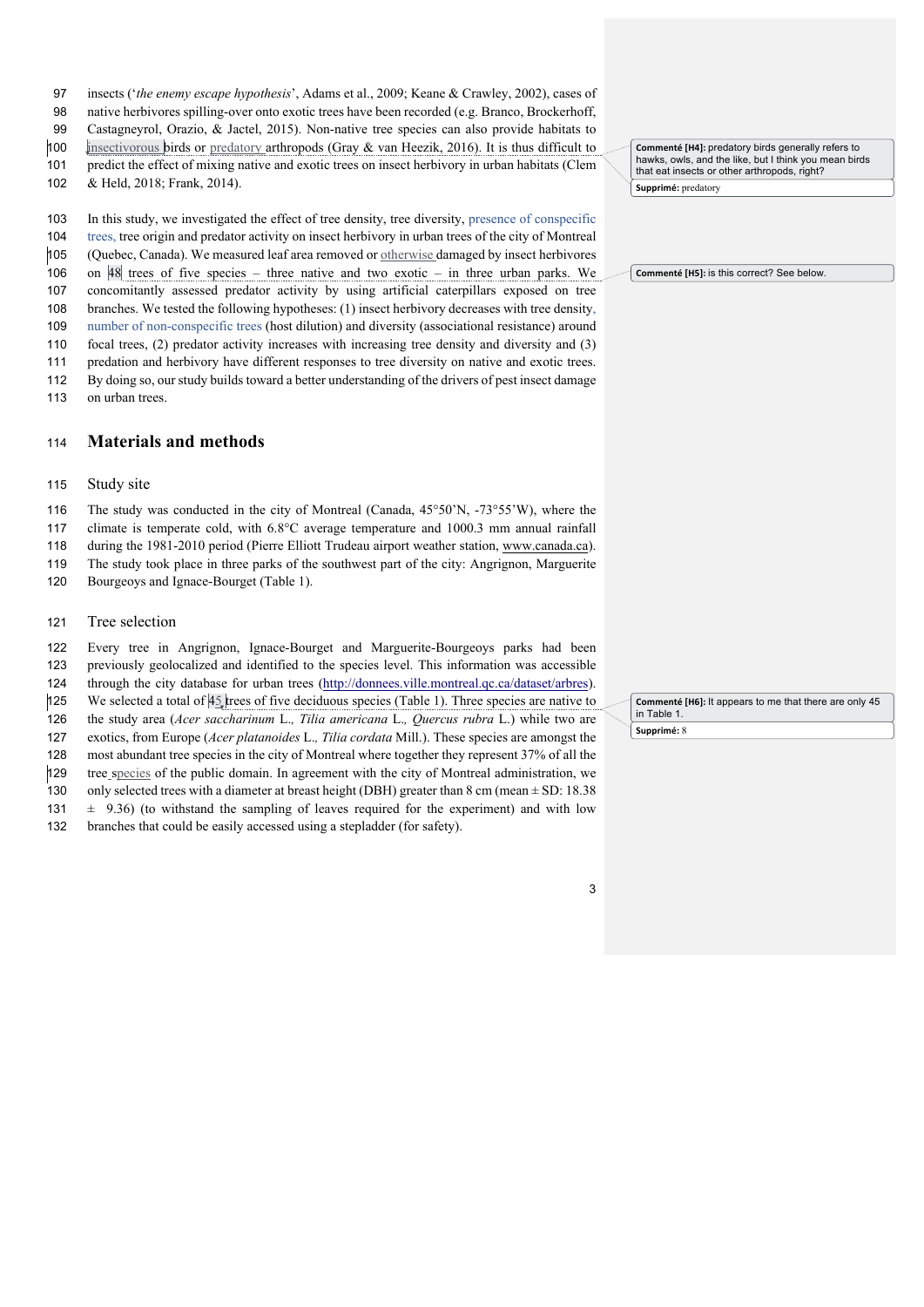Table 1. Mean ( $\pm$  SD) diameter at breast height (in cm) and number of trees selected for each park and species.

| <b>Species</b>   | Angrignon (AN)<br>$(45°26'N, -73°36')$ | <b>Marguerite-Bourgeoys (MB)</b><br>$(45°47'N, -73°36'W)$ | Ignace-Bourguet (IB)<br>$(45°45'N, -73°60'W)$ |
|------------------|----------------------------------------|-----------------------------------------------------------|-----------------------------------------------|
| Acer saccharinum | $37.55(n=2)$                           | $37.55$ (n = 2)                                           | $15.1 (n = 2)$                                |
| Acer platanoides | $21.60 (n = 1)$                        | $23.68 \pm 1.97$ (n = 6)                                  | $26.25(n=2)$                                  |
| Tilia cordata    | 22.40 $(n = 1)$                        | $30.60 \pm 3.37$ (n = 5)                                  | $9.67 \pm 0.51$ (n = 4)                       |
| Tilia americana  | $10.52 \pm 0.55$ (n = 4)               | $22.06 \pm 1.87$ (n = 3)                                  | $27.60 \pm 1.20$ (n = 3)                      |
| Ouercus rubra    | $8.96 \pm 0.37$ (n = 5)                | ΝA                                                        | $12.30 \pm 1.45$ (n = 5)                      |

### 135 Predation rate assessment

136 We used artificial caterpillars made with modelling clay to estimate predation rate on sampled

137 trees (Ferrante, Lo Cacciato, & Lovei, 2014; Howe, Lövei, & Nachman, 2009). We installed

138 15 artificial caterpillars per tree. We haphazardly selected three low (2.5-3.5 m from ground)<br>
139 branches facing different directions and installed five artificial caterpillars per branch (total:

branches facing different directions and installed five artificial caterpillars per branch (total:

140 720 caterpillars). Caterpillars were 3 cm long, and modelled to match the approximate form

141 and size of real caterpillars. They were modelled using a 1-cm ball of non-toxic and odourless 142 green modelling clay *(Sculpey III String Bean colour)* and secured on thin branches using a 12-

143 cm long, 0.5 mm diameter, non-shiny metallic wire.

144 We exposed artificial caterpillars for 11 days in late spring (from May  $29<sup>th</sup>$  to June  $9<sup>th</sup>$ , 2018)

145 and for 6 days in early summer (from July  $18<sup>th</sup>$  to July  $24<sup>th</sup>$ , 2018). These seasons were chosen 146 to cover the main activity period of both predators and herbivores. Artificial caterpillars were

147 left untouched for the full duration of each survey. We estimated total predator attack rate as

148 the number of artificial larvae with any predation mark, divided by the total length of the

149 observation period in days. There were uncertainties regarding predator identity responsible

150 for predation marks. Most of the marks were attributable to birds or arthropods, while very few

151 were attributable to small mammals, therefore, we chose to combine predation marks primarily

152 attributed to birds or arthropods into a single category, which we refer to as total predation.

153 Branches of three trees were accidentally pruned by city workers in late spring so that the 154 predation rate could not be estimated on these trees for the first survey. Three new trees of the

155 same species were selected for the second survey, in early summer.

**Commenté [H7]:** I don't see how three can all be opposite each other. I suggest changing "opposite" to different.

156 **Supprimé:** opposite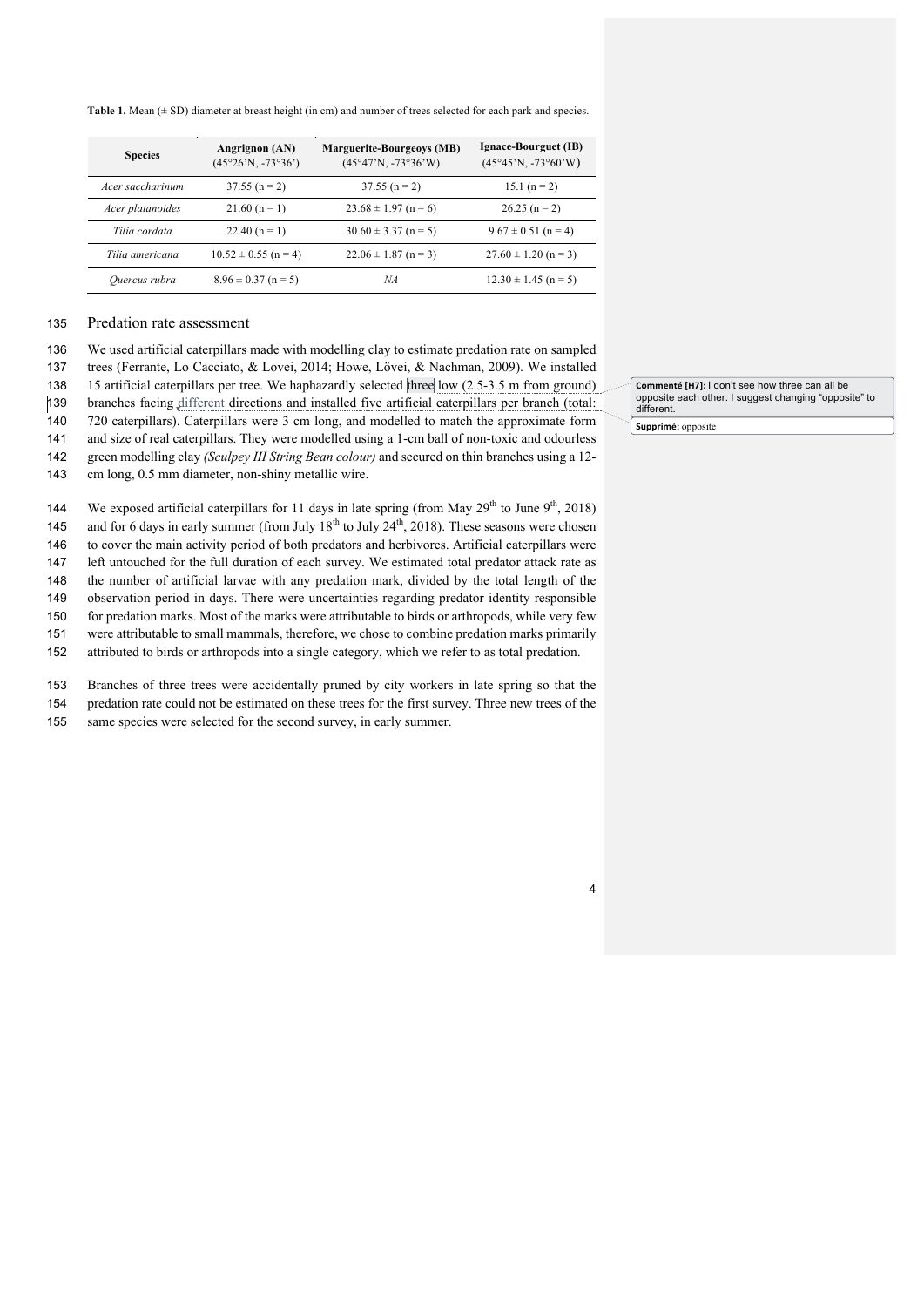### Leaf insect herbivory

 We estimated insect herbivory on leaves (Kozlov et al., 2017) as the percentage of leaf area removed or impacted by insect herbivores through other modes of feeding such as skeletonization or mining. We collectively call this leaf area damaged. At the end of the second predation survey, we collected 10 leaves per branch on the same branches on which we had exposed artificial caterpillars, starting with the most apical, fully-developed, leaf to the 10th leaf down to branch basis (Total: 30 leaves per tree). We estimated total herbivory (i.e., total leaf area consumed or impacted by herbivores, regardless of their identity) as well as damage made by chewing, mining and sap-feeding herbivores at the level of individual leaves by using an ordinal scale of eight percentage classes of defoliation: 0%; 0-1%, 1-5%; 6-10%; 11-25%; 26-50%; 51-75% and 76-100%. We counted the number of galls per leaf. Most damage was made by leaf chewers, while other damage had a skewed distribution, preventing detailed analyses for each type of damage separately. We therefore analysed total herbivory by averaging herbivory at the level of individual trees and using the median of each class of defoliation. Herbivory was scored by a single observer (BC), who was blind to tree identity.

Tree neighbourhood

 We used three variables to describe tree neighbourhood in a 20-m radius around each focal tree: tree density (defined as the number of neighbouring trees in that radius), tree species diversity (Shannon diversity index) and the number of conspecific trees around each focal tree. Those variables were obtained using QGIS Geographic Information System software (QGIS Development Team, 2018). Excluding focal tree species, the most common tree species in the vicinity of focal trees were the smooth serviceberry (*Amelanchier leavis* Wiegand), the white spruce (*Picea glauca* Voss), the green ash (*Fraxinus pennsylvanica* Marshall) and the eastern cottonwood (*Populus deltoides* Marshall), all of them native to the region. We should note that, as focal trees were not necessarily 20m or more apart, we could not avoid that some "neighbour" trees were used in more than one neighbourhood, and some focal trees were also within the neighbourhood of another focal tree.

### Statistical analyses

 We used the information theory framework to identify the best model fitting our data and applied model averaging whenever necessary to estimate model coefficient parameters (Grueber, Nakagawa, Laws, & Jamieson, 2011). We first built a full model including tree density (*Density*), tree diversity (*Diversity*), number of conspecifics (*Conspecific*), origin of the focal tree (*Origin*, native of exotic), park (*Park*), and predation rate (*Predation*) as fixed factors

```
190 and tree species identity (Species) as a random factor:
```

```
191 Y_{ij} \sim \beta_0 + \beta_1 \times \text{Density}_{ij} + \beta_2 \times \text{Diversity}_{ij} + 192<br>192 \beta_3 \times \text{Conspecific}_{ij} + \beta_4 \times \text{Origing}_{\text{extotic},ij}β_3 × Conspecific<sub>ij</sub> + β_4 × Origin<sub>exotic, ij</sub> + β_5 × Park<sub>IB, ij</sub> +
193 \beta_6 \times \text{Park}_{MB, i_1} + \beta_6 \times \text{ Prediction}_{i_1} +194 y_i + \varepsilon_{i,j} (1)
```
Supprimé: background leaf

**Commenté [H8]:** or call it herbivory, as you like, but just be clear about that.

**Supprimé:** much

Commenté [H9]: I've always seen this referred to as a full model (e.g. Burnham & Anderson 2002 and Gureber et al. 2011) but maybe "beyond optimal" is a new way of phrasing it or I am misunderstanding what is meant? If you mean something other than the full model, please define it clearly and provide a reference for the terminology. Thanks.

Supprimé: d

Supprimé: beyond optimal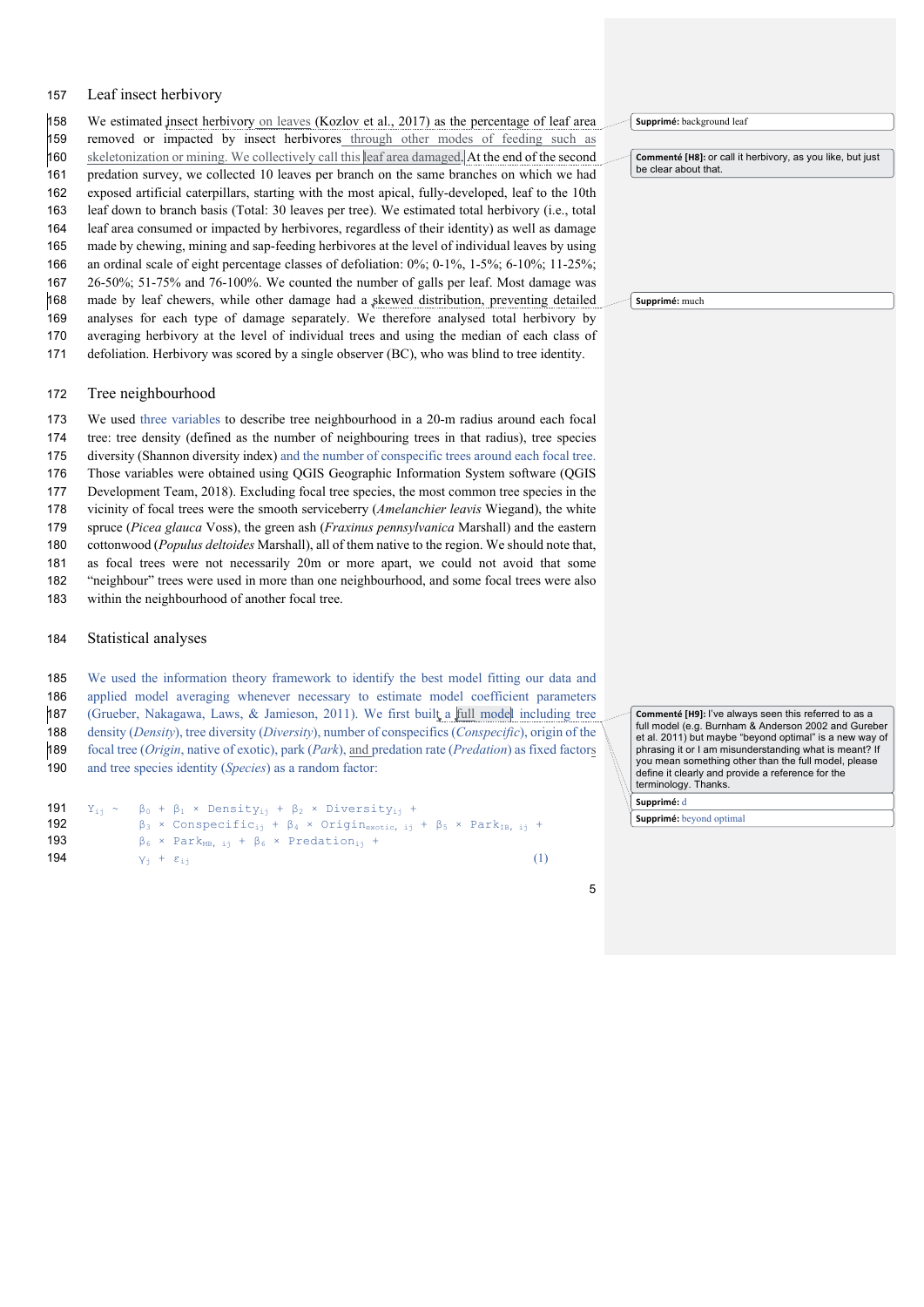| 199                                                                                                                 | $\gamma \ \sim \ \text{N}\,(0\,;\ \sigma_{\text{species}}^{\ 2}\,) \qquad \  \  \epsilon \!\sim \ \text{N}\,(0\,;\ \sigma_{\text{e}}^{\ 2})$                                                                                                                                                                                                                                                                                                                                                                                                                                                                                                                                                                                                                                                                                                                                                                                                                                                                                                                                                                                                                                                                                                                                                                                                                                                                                                                                                                                                                                                                                                                                                                                               |                                                                                                                                                                                                                  |
|---------------------------------------------------------------------------------------------------------------------|--------------------------------------------------------------------------------------------------------------------------------------------------------------------------------------------------------------------------------------------------------------------------------------------------------------------------------------------------------------------------------------------------------------------------------------------------------------------------------------------------------------------------------------------------------------------------------------------------------------------------------------------------------------------------------------------------------------------------------------------------------------------------------------------------------------------------------------------------------------------------------------------------------------------------------------------------------------------------------------------------------------------------------------------------------------------------------------------------------------------------------------------------------------------------------------------------------------------------------------------------------------------------------------------------------------------------------------------------------------------------------------------------------------------------------------------------------------------------------------------------------------------------------------------------------------------------------------------------------------------------------------------------------------------------------------------------------------------------------------------|------------------------------------------------------------------------------------------------------------------------------------------------------------------------------------------------------------------|
| 200                                                                                                                 | Where $Y_{ij}$ is the herbivory on tree individual <i>i</i> in tree species <i>j</i> , $\beta$ are model coefficient                                                                                                                                                                                                                                                                                                                                                                                                                                                                                                                                                                                                                                                                                                                                                                                                                                                                                                                                                                                                                                                                                                                                                                                                                                                                                                                                                                                                                                                                                                                                                                                                                       | Commenté [H10]: or percent leaf area damaged                                                                                                                                                                     |
| 201<br>202<br>203<br>204<br>205<br>206<br>207<br>208<br>209<br>210<br>211<br>212<br>213<br>214<br>215<br>216<br>217 | parameters for fixed effects, $\gamma_i$ is the random effect of tree species identity and $\varepsilon$ the residuals.<br>To ease the interpretation of parameter estimates after model averaging, we standardized the<br>input variables using Gelman's approach (Gelman, 2008). We then applied a procedure of<br>model selection based on the Akaike's criterion corrected for small sample size (AICc) by<br>running every model nested within the full model. As tree density and tree diversity were<br>correlated (Pearson's correlation: $r = 0.71$ ), we excluded all sub-models that included these<br>predictors together. We ranked all models based on difference in AICc between each model<br>and the top ranked model with the lowest AICc ( $\triangle AICc$ ). Models with a $\triangle AICc \leq 2$ are<br>generally considered equally supported by the data or not differentiable from the top ranked<br>model. Finally, we estimated model fit by calculating marginal ( $R2m$ ) and conditional ( $R2c$ ) $R2$<br>values, corresponding to variance explained by fixed effects only (R <sup>2</sup> m) and by fixed and<br>random effects (R <sup>2</sup> c) (Nakagawa & Schielzeth, 2013). When multiple models had a $\Delta AICc$<br>2, we used a model averaging approach to build a consensus model including all variables<br>found in the set of best models. We considered that a given predictor had a significant effect if<br>its 95% confidence interval did not overlap zero. When only one model had a $\triangle AICc \le 2$ , we<br>used it as the best model. We used a square-root transformation of insect herbivory to satisfy<br>model assumptions of normality and homogeneity of residuals. | Supprimé: s<br>Supprimé: beyond optimal                                                                                                                                                                          |
| 218<br>219                                                                                                          | We used the same approach to test the effect of tree neighbourhood on predation rate, log-<br>transforming predation rate to satisfy model assumptions. Model equation (2) included the                                                                                                                                                                                                                                                                                                                                                                                                                                                                                                                                                                                                                                                                                                                                                                                                                                                                                                                                                                                                                                                                                                                                                                                                                                                                                                                                                                                                                                                                                                                                                    | Supprimé: We<br>Supprimé: ed                                                                                                                                                                                     |
| 220                                                                                                                 | fixed effect of sampling season (Season) and the random effect of tree identity $(\tau_k)$ , nested                                                                                                                                                                                                                                                                                                                                                                                                                                                                                                                                                                                                                                                                                                                                                                                                                                                                                                                                                                                                                                                                                                                                                                                                                                                                                                                                                                                                                                                                                                                                                                                                                                        |                                                                                                                                                                                                                  |
| 221<br>222                                                                                                          | within tree species identity as an additional random factor accounting for repeated<br>measurements of the same individuals:                                                                                                                                                                                                                                                                                                                                                                                                                                                                                                                                                                                                                                                                                                                                                                                                                                                                                                                                                                                                                                                                                                                                                                                                                                                                                                                                                                                                                                                                                                                                                                                                               |                                                                                                                                                                                                                  |
| 223<br>224<br>225<br>226<br>227<br>228                                                                              | $Y_{i+k}$ ~ $\beta_0$ + $\beta_1$ × Density <sub>iik</sub> + $\beta_2$ × Diversity <sub>iik</sub> +<br>$\beta_3$ × Conspecific <sub>ijk</sub> + $\beta_4$ × Origin <sub>exotic, ijk</sub> + $\beta_5$ × Park <sub>IB, ijk</sub> +<br>$\beta_6$ × Park <sub>MB</sub> , $_{ijk}$ + $\beta_6$ × Season <sub>summer</sub> , $_{ijk}$ +<br>(2)<br>$Y_i$ + $\tau_{k i}$ + $\varepsilon_{ijk}$<br>$\sqrt{\gamma} \sim N(0; \sigma_{species}^2)$ $\tau \sim N(0; \sigma_{individual}^2)$ $\epsilon \sim N(0; \sigma_e^2)$                                                                                                                                                                                                                                                                                                                                                                                                                                                                                                                                                                                                                                                                                                                                                                                                                                                                                                                                                                                                                                                                                                                                                                                                                          |                                                                                                                                                                                                                  |
| 229<br>230                                                                                                          | Statistical analyses were performed using the R software version 3.4.4 (R Core Team 2019)<br>with packages <i>lme4</i> (Bates, Mächler, Bolker, & Walker, 2015) and <i>MuMIn</i> (Barton 2019).                                                                                                                                                                                                                                                                                                                                                                                                                                                                                                                                                                                                                                                                                                                                                                                                                                                                                                                                                                                                                                                                                                                                                                                                                                                                                                                                                                                                                                                                                                                                            |                                                                                                                                                                                                                  |
| 231                                                                                                                 | <b>Results</b>                                                                                                                                                                                                                                                                                                                                                                                                                                                                                                                                                                                                                                                                                                                                                                                                                                                                                                                                                                                                                                                                                                                                                                                                                                                                                                                                                                                                                                                                                                                                                                                                                                                                                                                             |                                                                                                                                                                                                                  |
| 232<br>233<br>234<br>235                                                                                            | <b>Insect herbivory</b> $-\underline{\text{Leaf}}$ area damaged was on average ( $\pm$ SE) 7.19 $\pm$ 0.70 % (n = 48). Leaf<br>damage was lower in Acer platanoides $(3.53 \pm 0.54)$ and A. saccharinum $(3.86 \pm 0.47)$ than in<br>Quercus rubra (8.77 $\pm$ 1.65), Tilia americana (10.3 $\pm$ 1.37) and T. cordata (8.75 $\pm$ 1.75) (Fig.<br>$1A)$ .                                                                                                                                                                                                                                                                                                                                                                                                                                                                                                                                                                                                                                                                                                                                                                                                                                                                                                                                                                                                                                                                                                                                                                                                                                                                                                                                                                                 | Commenté [H11]: If you decide to use herbivory above,<br>this should be changed to that, otherwise people will be<br>confused and wonder if this is some portion of herbivory<br>or what.<br>Supprimé: Damaged l |
|                                                                                                                     |                                                                                                                                                                                                                                                                                                                                                                                                                                                                                                                                                                                                                                                                                                                                                                                                                                                                                                                                                                                                                                                                                                                                                                                                                                                                                                                                                                                                                                                                                                                                                                                                                                                                                                                                            |                                                                                                                                                                                                                  |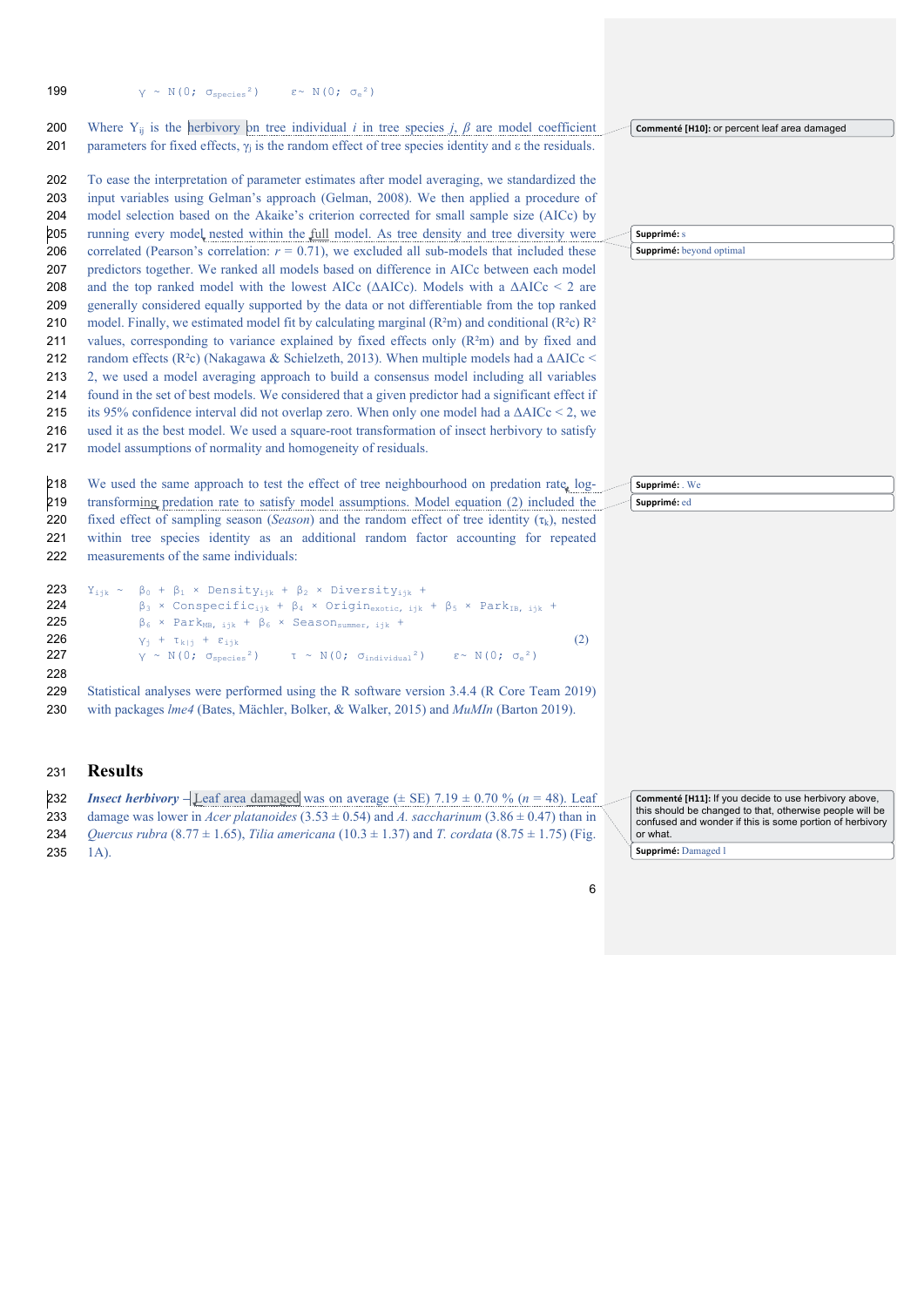- 241
- 242 There were six models competing with the top ranked model in a range of 2 units of ΔAICc

243 (Table 2). These models included tree Shannon diversity, predation rate and tree origin as

- 244 predictors. Insect herbivory decreased significantly with increasing tree diversity (average
- 245 model coefficient parameter estimate  $\pm$  CI: –0.482  $\pm$  [-0.91;-0.05], Fig. 2A, Table 3) and with 246 increasing predation rate  $(-0.473 \pm [-0.91; -0.003])$  (Fig. 2B, Table 3). Others predictors had
- 247 no significant effect on insect herbivory. Among the set of best models, fixed effects explained
- 248 between 7 and 12% of variability in insect herbivory. Fixed and random effects together
- 249 explained between 47 and 65% of variability in insect herbivory.

**Figure 1.** Effect of tree species identity on insect herbivory (A) and predation rate (B). Black dots and solid lines represents mean ± SE calculated on raw data. Herbivory is the percentage of leaf area removed or impacted by herbivores in early summer. Predation rate is the number of caterpillars attacked per day in late spring



#### **Commenté [H12]:** See the below comment under predation. I think this sentence should be removed.

### Commenté [H13]:

Commenté [H14R13]: It would be useful if the order on this figure were re-arranged to show native-non-native pairs in the same order, and the oak at the end. For herbivory, the trend is in the predicted direction – A platanoides and T cordata have lower herbivory than their native congeners, respectively.

**Supprimé: 2** You could run a paired analyses to evaluate that more rigorously, or you could just mention it in the discussion.

**Commenté [H15]:** The Y axis label should be changed to something like, "Predation events per caterpillar-day" The dot between caterpillar and day doesn't have a standard meaning that I know of. If that's common usage, ignore, but I don't think it is. To me it looks leftover from an analysis column for usage in R.

| 250 | <b><i>Predation</i></b> – Of the 1.315 artificial caterpillars that we installed, 198 displayed marks  |
|-----|--------------------------------------------------------------------------------------------------------|
| 251 | unambiguously attributable to predators ( <i>i.e.</i> , 15%). Predation rate varied between 0 and 0.87 |
| 252 | per caterpillar-day (Fig. 1B).                                                                         |

253 Only one model had a  $\triangle$ AICc < 2 and was thus selected as the best model. This best model

- 254 included only Season, with predation rate two times higher in late spring (mean  $\pm$  CI: 0.44  $\pm$
- 255 [0.31, 0.58] caterpillars day<sup>-1</sup>) than in early summer  $(0.20 \pm [0.16, 0.24]$  caterpillars day<sup>-1</sup>).
- 256 Other predictors had no significant effects on predation rate. Season explained 56 % of

257 variability in predation rate and, collectively, fixed and random effects explained 59 % of

258 variability in predation rate.

#### **Supprimé:** s 260 **Supprimé:** . Supprimé: **Supprimé:** then 263 **Supprimé:** Only **Supprimé:** was included in the best model and had a significant effect on **Supprimé:** which was Supprimé: **Commenté [H16]:** I think this should be deleted. Using a model selection approach, you've already stated that Season is the only factor in the best model, so it is redundant to say the others weren't significant. It also confounds the information theoretic approach and a

frequentist approach, which should be avoided if

7

Supprimé: s

possible.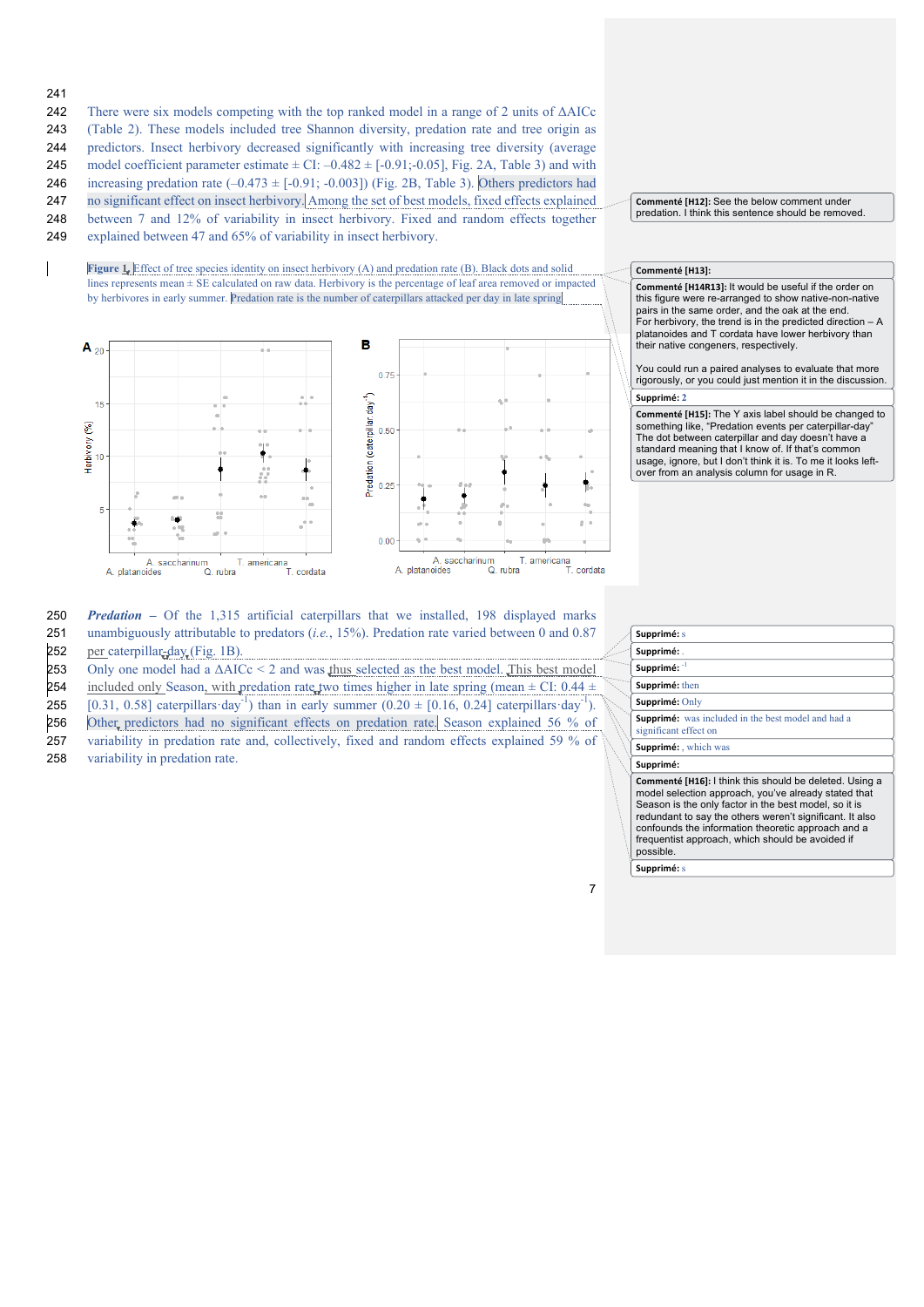**Table 2.** Summary results of model selection of tree neighbourhood effect on herbivory rate: set of models with ∆AICc < 2. Only predictors that were present at least once in the set of best models are represented. R²m and R²c represent fixed and fixed *plus* random factor, respectively.

|              | <b>Model covariates</b> |           |        |           |                |          | <b>Model selection</b> |                   |
|--------------|-------------------------|-----------|--------|-----------|----------------|----------|------------------------|-------------------|
| Model        | Intercept               | Predation | Origin | Diversity | К              | Log L    | ∆AICc                  | $R^2m$ ( $R^2c$ ) |
| $\mathbf{1}$ | 2.53                    |           |        | $-0.52$   | $\mathbf{1}$   | $-46.44$ | 0.00                   | 0.09(0.46)        |
| $\mathbf{2}$ | 2.52                    | $-0.52$   |        | $-0.44$   | $\overline{2}$ | $-45.18$ | 0.04                   | 0.12(0.58)        |
| 3            | 2.51                    | $-0.51$   |        |           | $1\,$          | $-46.79$ | 0.70                   | 0.07(0.56)        |
| 4            | 2.53                    | $-0.44$   | 0.171  | $-0.43$   | 3              | $-44.64$ | 1.67                   | 0.12(0.65)        |
| 5            | 2.53                    |           | 0.078  | $-0.52$   | $\overline{2}$ | $-46.07$ | 1.82                   | 0.08(0.53)        |
| 6            | 2.53                    | $-0.53$   | 0.357  |           | $\overline{2}$ | $-46.12$ | 1.92                   | 0.08(0.62)        |

**Table 3.** Summary results after model averaging: effects of each parameter presents on the set of best models on herbivory rate. Bold parameter are significant. Relative importance is a measure of the prevalence of each parameter in each model used in model averaging.

| Parameter        | Estimate | <b>Adjusted SE</b> | Confidence interval | <b>Relative importance</b> |
|------------------|----------|--------------------|---------------------|----------------------------|
| (Intercept)      | 2.53     | 0.31               | (1.91, 3.14)        |                            |
| <b>Diversity</b> | $-0.48$  | 0.21               | $(-0.91, -0.05)$    | 0.72                       |
| Predation        | $-0.47$  | 0.22               | $(-0.91, -0.003)$   | 0.64                       |
| Origin           | 0.19     | 0.71               | $(-1.20, 1.60)$     | 0.31                       |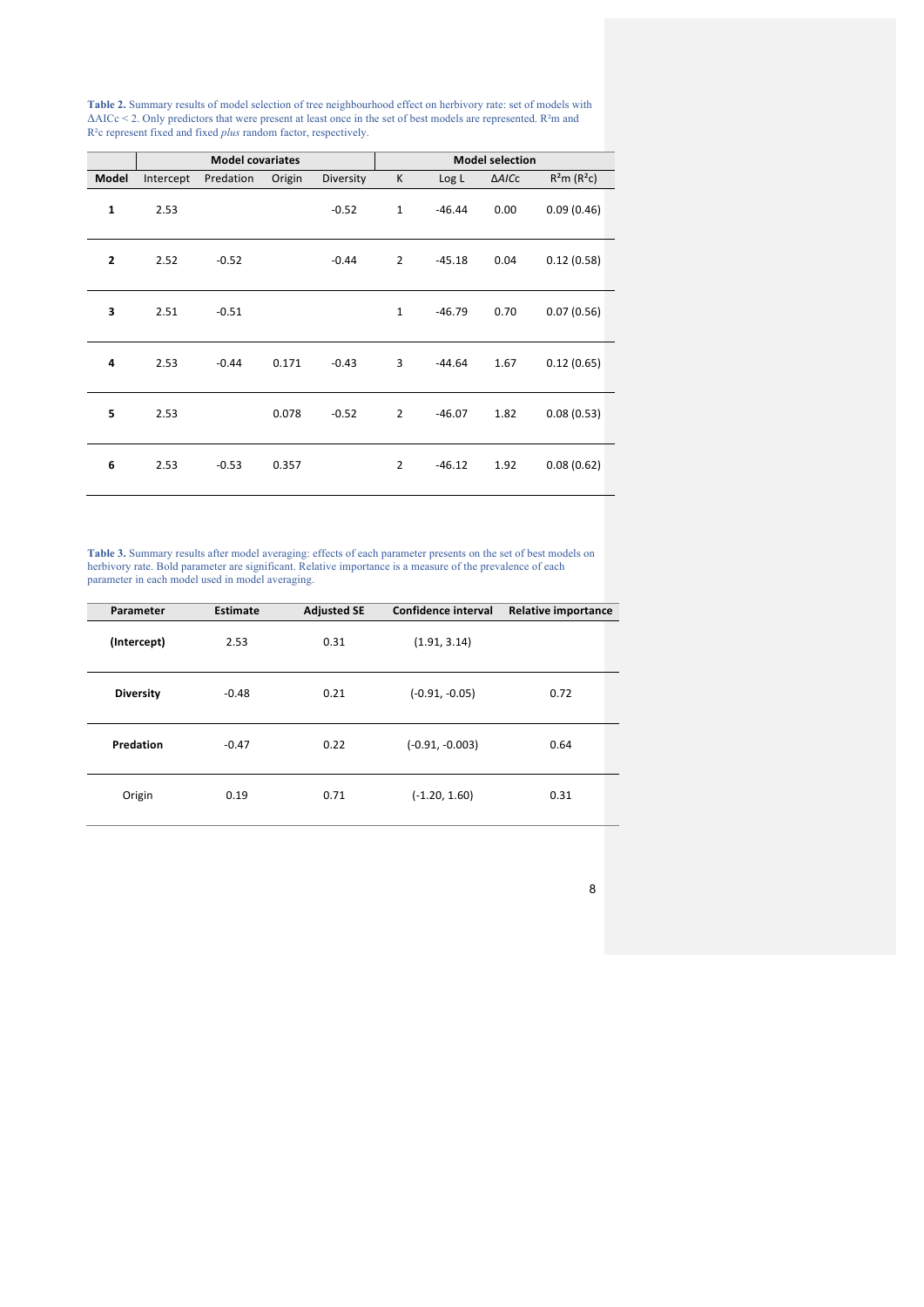

Figure 2. Effects of tree diversity (A) and predation rate (B) on insect herbivory. Solid and dashed lines represent prediction and adjusted standard error of the average model respectively (Table 3). Herbivory is the percentage of leaf area removed or impacted by herbivores in early summer. Tree diversity is represented by Shannon's diversity index. Predation rate is the number of caterpillars attacked per day in late spring.

# **Discussion**

We confirmed that tree diversity can influence insect herbivory on urban trees. Specifically,

we found that insect herbivory decreased with increasing tree diversity providing support for

272 the associational resistance hypothesis (references). We also found a negative correlation

between predator attack rate and insect herbivory. Although further analyses are needed to

confirm this relationship, our findings provide support for the view that increasing tree

diversity can enhance regulation of insect herbivores by natural enemies in urban forests.

Our results are in line with several studies having reported reduced herbivory in trees

surrounded by heterospecific neighbours (reviewed by Castagneyrol et al., 2014; Jactel et al.,

2017). It also adds to the growing number of studies documenting diversity-resistance

relationships in urban environments (Clem & Held 2018; Doherty, Meagher, & Dale 2019;

| Supprimé: (i.e. |
|-----------------|
| Supprimé: )     |
|                 |
| Supprimé: trend |
| Supprimé: to    |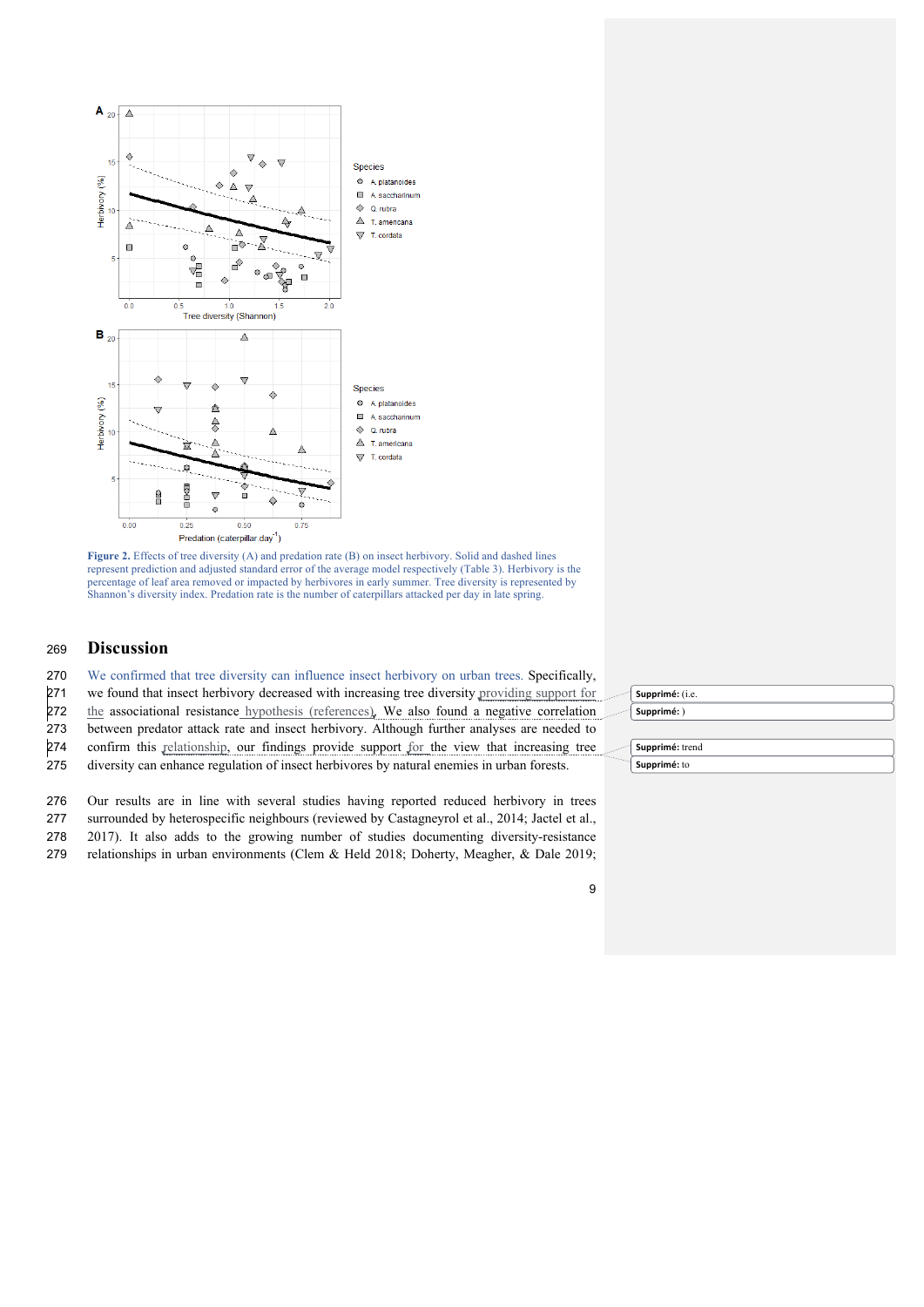Frank 2014). However, it conflicts with other results suggesting an increase in herbivore abundance with increasing plant diversity and vegetation volume in urban environments (Mata et al., 2017), although the relationship between herbivore abundance and actual herbivory is not always positively correlated (Barbosa et al., 2009; Schueller, Paul, Payer, Schultze, & Vikas, 2019). Tree diversity may have influenced the probability of focal trees being found and colonized by herbivores. Theory predicts that specialist herbivores have greater difficulties finding their host trees when they are surrounded by heterospecific neighbours (Castagneyrol et al., 2014; H. Jactel, Brockerhoff, & Duelli, 2009). It is possible that non-host neighbours disrupted the physical and chemical cues used by insect herbivores to locate their hosts (Damien et al., 2016; H. Jactel et al., 2011; Zhang & Schlyter, 2004). However, and contrary to our expectations, we did not find any significant effect of conspecific tree density on insect herbivory, thus ruling out the resource concentration hypothesis in this particular case. 296 However, because our study was observational, we could not separate the effect of conspecific neighbour density from heterospecific neighbour density. In the absence of data on the identity

of herbivores responsible for herbivory, further speculation would be hazardous.

 Insect herbivory varied across tree species but did not differ between native and non-native species, thus not providing support for predictions of the enemy release hypothesis (Cincotta, Adams, & Holzapfel, 2009; Meijer, Schilthuizen, Beukeboom, & Smit, 2016). One possible explanation for this result could be that native herbivores spilled over exotic tree species from neighbouring native tree species, as it was recorded in previous studies (Branco et al., 2015). This would have been facilitated by the fact that exotic tree species (from Europe) had congeneric species in Canada. It is also important to note that a large part of the variability in leaf insect damage was attributable to the species on which leaf samples were collected. In particular, both *Acer platanoides* and *A. saccharinum* were far less damaged than *Tilia cordata*, *T. americana* and *Quercus rubra*. In a recent study in Michigan, Schueller et al., (2019) also reported greater insect herbivory (and herbivore diversity) on *Quercus* species as compared to *Acer* species, which is consistent with the view that plant species identity can drive arthropods community and abundance on forest host trees (Burghardt, Tallamy, & Gregory Shriver, 2009;

Pearse & Hipp, 2009).

 We found a significant negative correlation between predator attack rate and insect herbivory measured later in the season. This finding suggests a potential relationship between herbivory and predation in urban environments (Faeth, Warren, Shochat, & Marussich, 2005; Kozlov et al., 2017 but see Long & Frank, 2020). However, we refrain from concluding that predation was the main driver of insect herbivory for several reasons. First, the effect size of the 318 herbivory-predation relationship was small, as was model  $R<sup>2</sup>$  (Table 3). Second, concerns 319 remain about how well predation on artificial prey represents of actual predation (Lövei  $\&$  Ferrante, 2017; Rößler, Pröhl, & Lötters, 2018). In particular, artificial caterpillars used to assess predation rate modelled lepidopteran-like leaf chewing caterpillars and thus, caution is needed when it comes to extrapolate predator attack rates to other herbivore feeding guilds. Third, we had no information on actual natural prey density in focal and neighbouring trees. Yet, prey availability may have influenced the functional response of bird insectivores (e.g. optimal foraging) such that we cannot exclude that herbivory actually drove predation rate **Commenté [H17]:** You didn't evaluate vegetation volume, did you?

|  | Supprimé: B                 |
|--|-----------------------------|
|  | <b>Supprimé:</b> by essence |
|  | Supprimé: vs.               |

**Supprimé:** which contradicts the **Commenté [H18]:** see comment on figure one.

**Commenté [H19]:** Your power to test the hypothesis is very low, with only 3 native and 2 introduced species, and an analysis that does not take the phylogenetic paring into account. Both these things should be mentioned here.

**Supprimé:** in our system

| Supprimé: much  |
|-----------------|
| Supprimé: s     |
| Supprimé: is    |
| Supprimé: ative |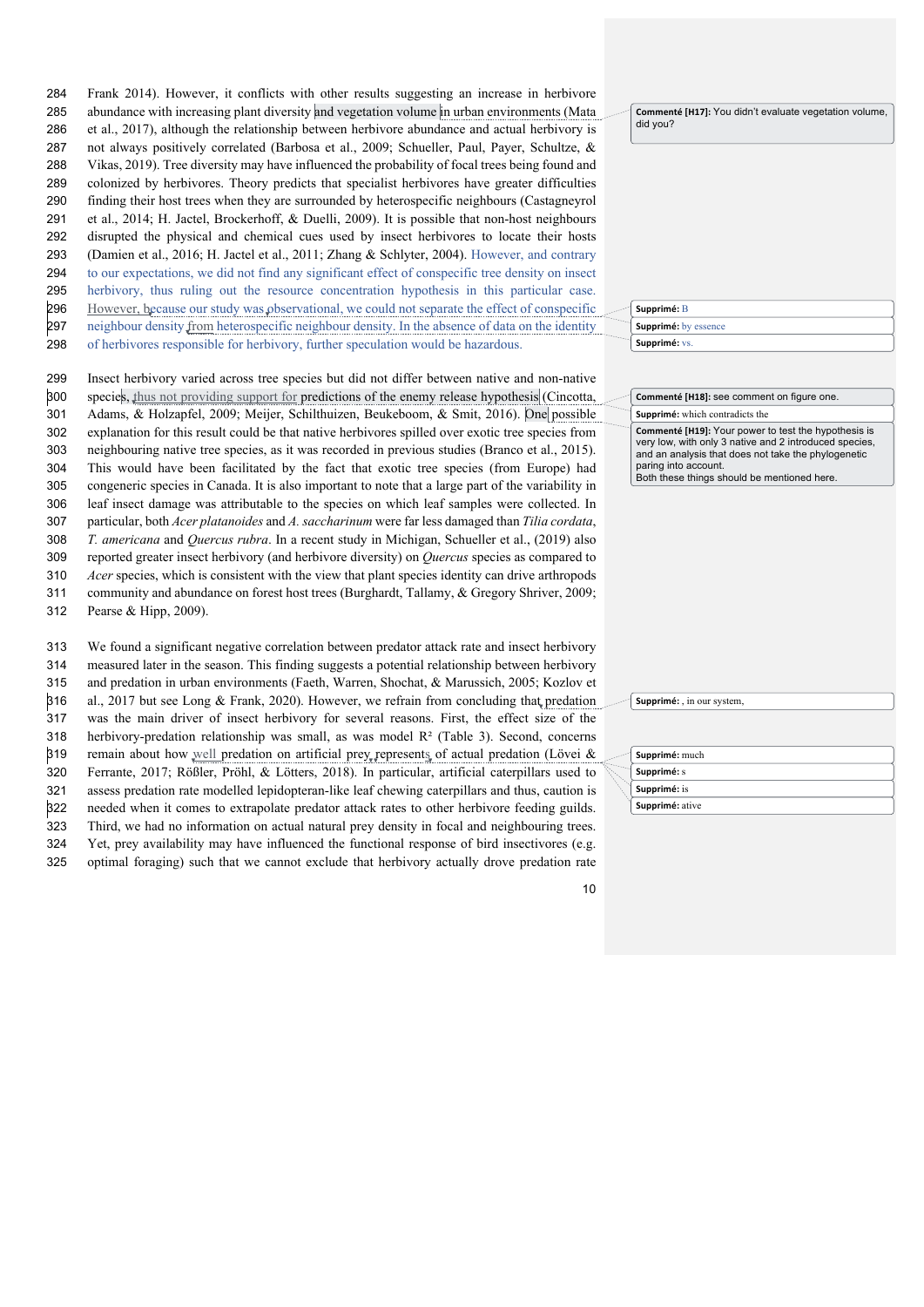- instead of the other way around. Finally, the putative effect of predation on herbivory may be
- weak in respect to other factors acting directly upon herbivores in urban environments such as
- drought (Huberty & Denno, 2004; Mattson, 1980; Meineke & Frank, 2018), extreme heat (Dale
- & Frank, 2014; Meineke, Dunn, Sexton, & Frank, 2013) and pollution leading to altered foliage
- quality (Kozlov et al., 2017; Mattson, 1980; Moreira et al., 2019).

Contrary to the important effect of tree species identity on insect herbivory, tree species had no

- 341 clear influence on predation rate on dummy caterpillars, which contradicts the view that tree
- species identity can modulate attack rates of caterpillars by birds (Mooney & Singer, 2012;
- Nell et al., 2018). Variation in predator density between plants is often related to an indirect
- effect of the plant on the density (Bailey et al. 2006) or quality (Brower et al. 1967, Clancy and
- Price, 1987) of their preys (herbivores). However, such effect of plant identity is not relevant
- when using dummy caterpillars, as neither their abundance nor their quality can be affected by
- plant species identity, which could explain the contradiction between past results and our study.
- Predation was greater during the first survey, in late spring, than during the second survey, in early summer. This result could be explained either by a lower foliage density in trees in spring,
- making it easier for predators to detect artificial caterpillars, or by greater predator activity
- matching the phenology of wild caterpillars and feeding period of chicks (Coley, 1980; Raupp
- 352 & Denno, 1983). We cannot either exclude that birds Jearned to avoid artificial caterpillars,
- thus resulting in much lower predation pressure during the second survey. However, unless
- bird ability to avoid artificial caterpillar varied between tree species and neighbourhood, we do
- not see this possibility as a major threat to our inferences.

### Conclusion

 Our study suggests several ecological factors drive leaf insect herbivory in the urban trees of the Montreal city. In particular, we found that insect herbivory decreased with both increasing tree diversity and predator activity. While biological invasions and global warming are increasing risks to urban trees, more and more cities choose to ban or reduce the use of pesticides in urban parks and green areas (Sustainable Use of Pesticides Directive 2009), such as in Montreal. In this context, diversifying urban tree cover in urban parks might help to reduce insect damage, which could result in a better provision of services provided by trees in cities (Beyer et al., 2014; Bowler, Buyung-Ali, Knight, & Pullin, 2010; Nowak, Hirabayashi, Bodine, & Greenfield, 2014).

# **Authors' contributions**

BC and AP conceived the study. YK selected trees and coordinated field work. YK and BC

- acquired data. AS, MLB and BC analysed the data. AS, MLB and BC wrote the first draft.
- All authors contributed critically to the final manuscript.

| <sup>---</sup> ] Supprimé: effect |  |
|-----------------------------------|--|
|                                   |  |

| Supprimé: have                                                                                                                                                                                                                              |
|---------------------------------------------------------------------------------------------------------------------------------------------------------------------------------------------------------------------------------------------|
| Supprimé: t                                                                                                                                                                                                                                 |
| Supprimé: how                                                                                                                                                                                                                               |
| Commenté [H20]: what data make you suggest this?<br>Is the decrease only seen in certain locations? Above,<br>in a sentence I suggest deleting (perhaps not a good<br>suggestion after all) you say other predictors aren't<br>significant. |
| Commenté [H21]: because this is all correlative                                                                                                                                                                                             |
| Supprimé: highlights                                                                                                                                                                                                                        |
| Supprimé: ing                                                                                                                                                                                                                               |
| Supprimé: was probably affected by                                                                                                                                                                                                          |
| Supprimé: the                                                                                                                                                                                                                               |
| Supprimé: upon                                                                                                                                                                                                                              |
|                                                                                                                                                                                                                                             |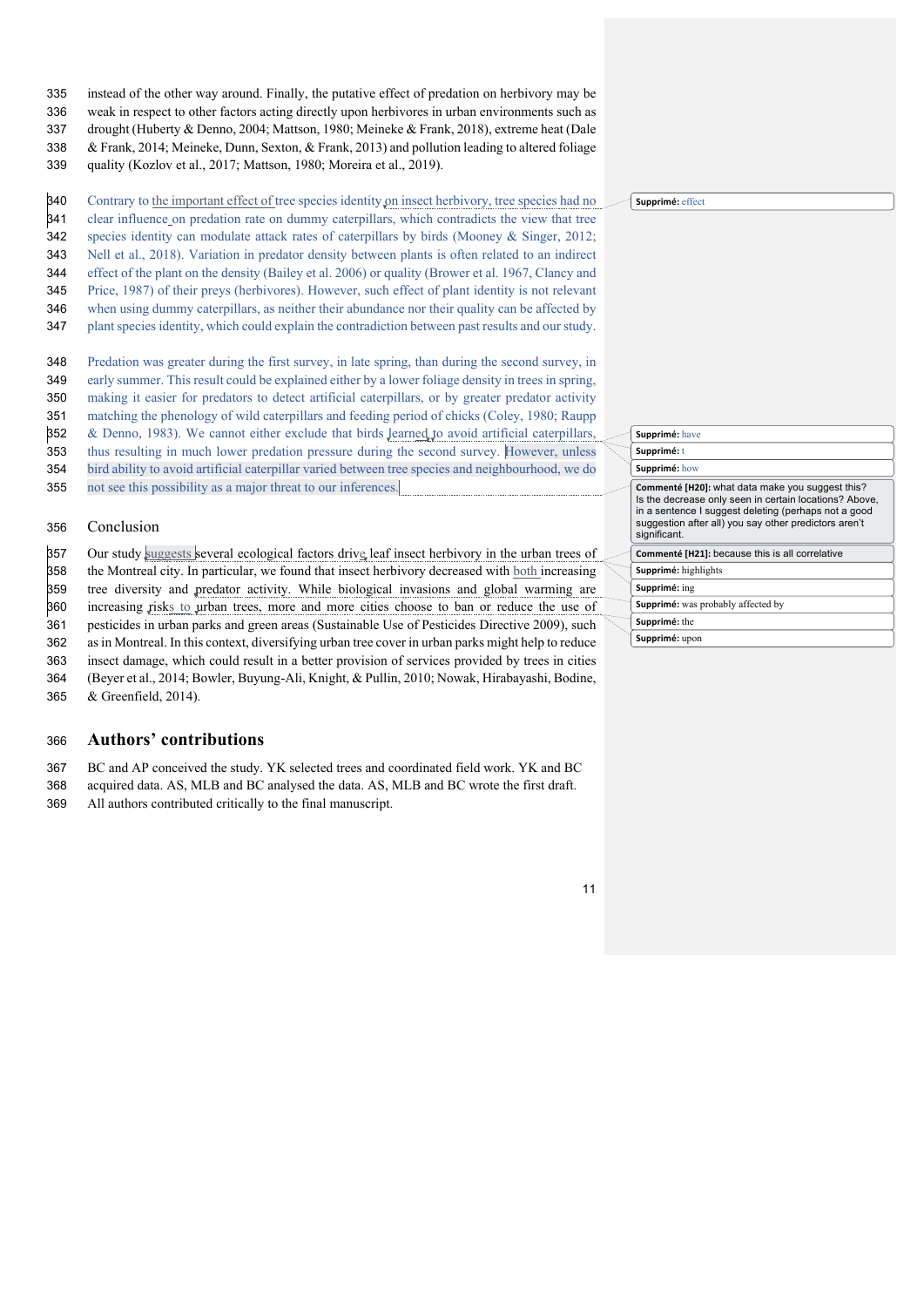# **Acknowledgements**

- This study has been carried out with financial support from (i) the French National Research
- Agency (ANR) in the frame of the Investments for the future Programme to BC, within the Cluster of Excellence COTE (ANR-10-LABX-45), (ii) the Conseil Franco-Québécois de
- Coopération Universitaire (FRQNT Samuel-de-Champlain fund) to BC and AP, and (iii) a
- Discovery grant to AP from the Natural Sciences and Engineering Research Council of Canada.
- We thank Charles Desroches, Elyssa Cameron, Christian Messier, summer interns at UQAM,
- and the city of Montréal, Arrondissement du Sud-Ouest for their help with field work. We also
- thank Frédéric Barraquand and Benjamin Brachi for their constructive comments on the
- preliminary version of the paper. We thank Luc Barbaro and Steve Frank for their friendly
- reviews early drafts of this paper. Finally, we are grateful to Ian Pearse and Freerk Molleman
- for their reviews of prior manuscript versions.

# **Data accessibility**

Data and script available from the Data INRAE repository: https://doi.org/10.15454/R4NESA

### **Conflict of interest disclosure**

- The authors of this article declare that they have no financial conflict of interest with the content
- of this article. Bastien Castagneyrol is one of the PCI Ecology recommenders.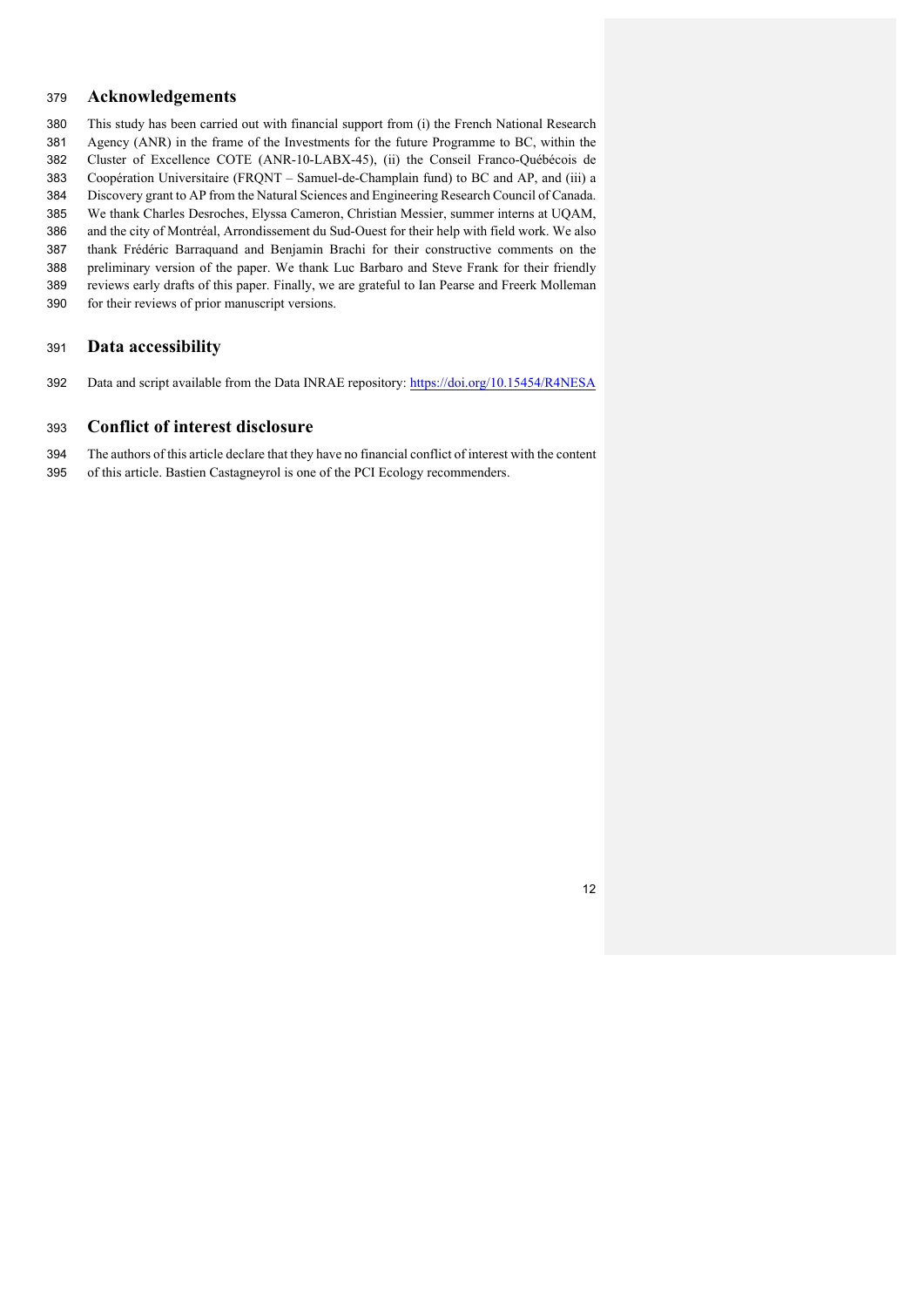### **References**

- 397 Adams, J. M., Fang, W., Callaway, R. M., Cipollini, D., Newell, E., & Transatlantic Acer<br>398 platanoides Invasion Network (TRAIN). (2009). A cross-continental test of the Enemy platanoides Invasion Network (TRAIN). (2009). A cross-continental test of the Enemy 399 Release Hypothesis: leaf herbivory on Acer platanoides  $(L)$  is three times lower in North 400 America than in its native Europe *Riological Invasions*  $11(4)$  1005–1016 doi America than in its native Europe. *Biological Invasions*,  $11(4)$ , 1005–1016. doi: 10.1007/s10530-008-9312-4
- 
- Akaike, H. 1973*.* Information theory as an extension of the maximum likelihood principle*. In:* Second International Symposium on Information Theory *(*B.N. Petrov *&* F. Csaki*, eds), pp.* 267*–*281*. Akademiai Kiado, Budapest.*
- Barbosa, P., Hines, J., Kaplan, I., Martinson, H., Szczepaniec, A., & Szendrei, Z. (2009). Associational Resistance and Associational Susceptibility: Having Right or Wrong Neighbors. *Annual Review of Ecology, Evolution, and Systematics*, *40*(1), 1–20. doi: 10.1146/annurev.ecolsys.110308.120242
- Bates, D., Mächler, M., Bolker, B., & Walker, S. (2015). Fitting Linear Mixed-Effects Models Using lme4. *Journal of Statistical Software*, *67*(1). doi: 10.18637/jss.v067.i01
- Beyer, K. M. M., Kaltenbach, A., Szabo, A., Bogar, S., Nieto, F. J., & Malecki, K. M. (2014). Exposure to Neighborhood Green Space and Mental Health: Evidence from the Survey of the Health of Wisconsin. *International Journal of Environmental Research and Public Health*, *11*(3), 3453–3472. doi: 10.3390/ijerph110303453
- Bowler, D. E., Buyung-Ali, L. M., Knight, T. M., & Pullin, A. S. (2010). A systematic review of evidence for the added benefits to health of exposure to natural environments. *BMC Public Health*, *10*, 456. doi: 10.1186/1471-2458-10-456
- Castagneyrol, B., Jactel, H., Vacher, C., Brockerhoff, E. G., & Koricheva, J. (2014). Effects of plant phylogenetic diversity on herbivory depend on herbivore specialization. *Journal of Applied Ecology*, *51*(1), 134–141. doi: 10.1111/1365-2664.12175
- Cincotta, C. L., Adams, J. M., & Holzapfel, C. (2009). Testing the enemy release hypothesis: a comparison of foliar insect herbivory of the exotic Norway maple (Acer platanoides L.) and the native sugar maple (A. saccharum L.). *Biological Invasions*, *11*(2), 379–388. doi: 10.1007/s10530-008-9255-9
- Clem, C. S., & Held, D. W. (2018). Associational Interactions Between Urban Trees: Are Native Neighbors Better Than Non-Natives? *Environmental Entomology*, *47*(4), 881–889. doi: 10.1093/ee/nvy071
- Coley, P. D. (1980). Effects of leaf age and plant life history patterns on herbivory. *Nature*,  *284*, 545–546. doi: 10.1038/284545a0
- Cowett, F. D., & Bassuk, N. L. (2014). Statewide assessment of street trees in New York State, USA. *Urban Forestry & Urban Greening*, *13*(2), 213–220. doi: 10.1016/j.ufug.2014.02.001
- Dale, A. G., & Frank, S. D. (2018). Urban plants and climate drive unique arthropod interactions with unpredictable consequences. *Current Opinion in Insect Science*, *29*, 27–33. doi: 10.1016/j.cois.2018.06.001
- Dale, A. G., & Frank, S. D. (2014). Urban warming trumps natural enemy regulation of herbivorous pests. *Ecological Applications: A Publication of the Ecological Society of America*, *24*(7), 1596–1607. doi: 10.1890/13-1961.1
- Damien, M., Jactel, H., Meredieu, C., Régolini, M., van Halder, I., & Castagneyrol, B. (2016) Pest damage in mixed forests: Disentangling the effects of neighbor identity, host density and host apparency at different spatial scales. *Forest Ecology and Management*,
- *378*, 103–110. doi: 10.1016/j.foreco.2016.07.025 Doherty, E. M., Meagher, R. L., & Dale, A. G. (2019). Turfgrass Cultivar Diversity Provides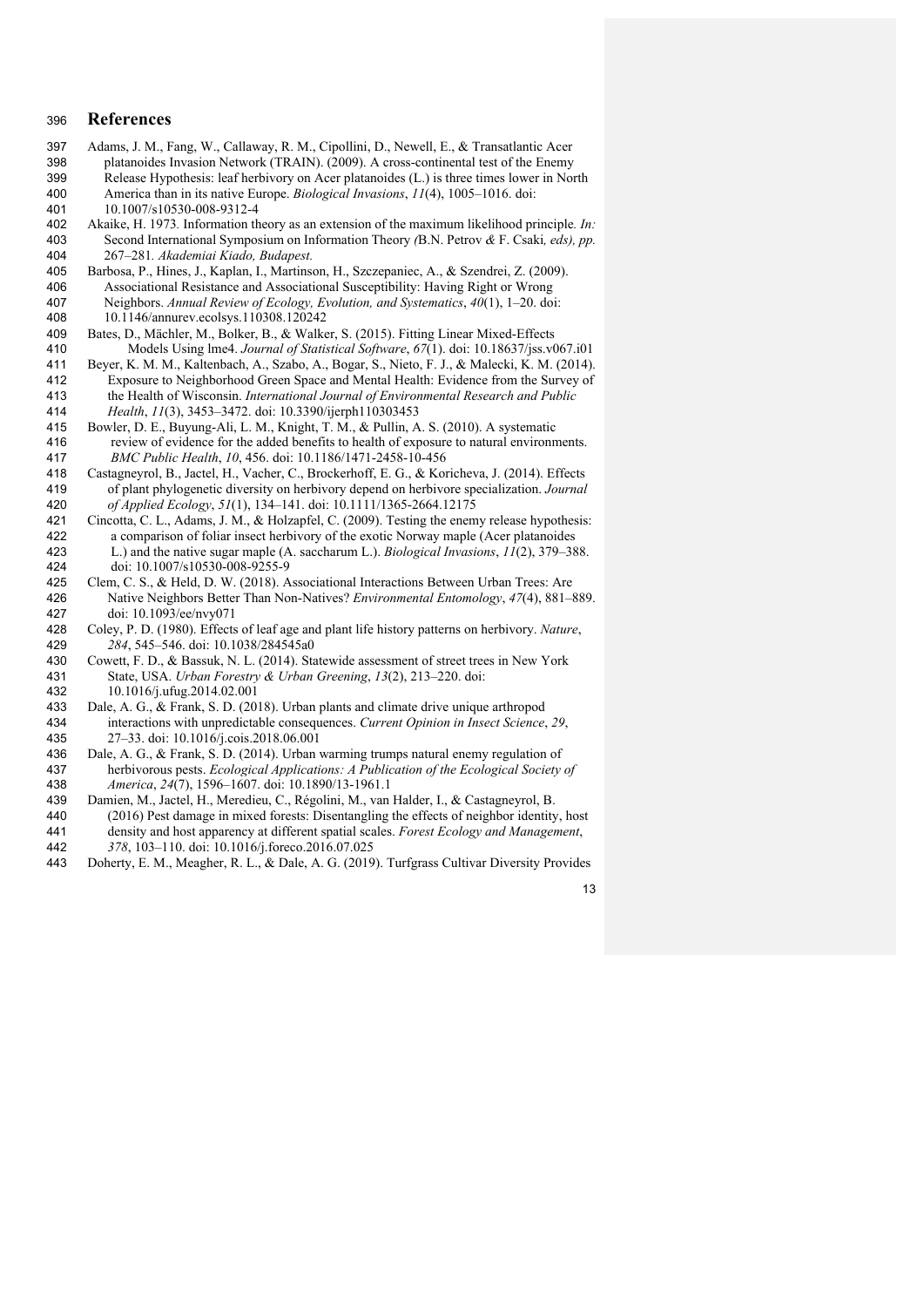- Associational Resistance in the Absence of Pest Resistant Cultivars. *Environmental Entomology*, *48*(3), 623–632. doi: 10.1093/ee/nvz026
- Faeth, S. H., Warren, P. S., Shochat, E., & Marussich, W. A. (2005). Trophic Dynamics in Urban Communities. *BioScience*, *55*(5), 399–407. doi:
- 10.1641/0006-3568(2005)055[0399:TDIUC]2.0.CO;2
- Ferrante, M., Lo Cacciato, A., & Lövei, G. (2014). Quantifying predation pressure along an urbanisation gradient in Denmark using artificial caterpillars. *European Journal of Entomology*, *111*(5), 649–654.
- Frank, Steven D. (2014). Bad neighbors: urban habitats increase cankerworm damage to non-host understory plants. *Urban Ecosystems*, *17*(4), 1135–1145. doi: 10.1007/s11252-014-0368-x
- Gelman, A. (2008). Scaling regression inputs by dividing by two standard deviations. *Statistics in Medicine*, *27*(15), 2865–2873. doi: 10.1002/sim.3107
- Grueber, C. E., Nakagawa, S., Laws, R. J., & Jamieson, I. G. (2011). Multimodel inference in ecology and evolution: challenges and solutions. *Journal of Evolutionary Biology*, *24*(4), 699–711. doi: 10.1111/j.1420-9101.2010.02210.x
- Hambäck, P. A., & Englund, G. (2005). Patch area, population density and the scaling of migration rates: the resource concentration hypothesis revisited. *Ecology Letters*, *8*(10), 1057–1065. doi: 10.1111/j.1461-0248.2005.00811.x
- Howe, A., Lövei, G. L., & Nachman, G. (2009). Dummy caterpillars as a simple method to assess predation rates on invertebrates in a tropical agroecosystem. *Entomologia Experimentalis et Applicata*, *131*(3), 325–329. doi: 10.1111/j.1570-7458.2009.00860.x
- Huberty, A. F., & Denno, R. F. (2004). Plant Water Stress and Its Consequences for Herbivorous Insects: A New Synthesis. *Ecology*, *85*(5), 1383–1398.
- Jactel, H., Birgersson, G., Andersson, S., & Schlyter, F. (2011). Non-host volatiles mediate associational resistance to the pine processionary moth. *Oecologia*, *166*(3), 703–711. doi: 10.1007/s00442-011-1918-z
- Jactel, H., Brockerhoff, E., & Duelli, P. (2009). A Test of the Biodiversity-Stability Theory: Meta-analysis of Tree Species Diversity Effects on Insect Pest Infestations, and Re-examination of Responsible Factors. In M. Scherer-Lorenzen, C. Körner, & E.-D.
- Schulze (Eds.), *Forest Diversity and Function: Temperate and Boreal Systems* (pp. 235– 262). doi: 10.1007/3-540-26599-6\_12
- Jactel, H., Bauhus, J., Boberg, J., Bonal, D., Castagneyrol, B., Gardiner, B., … Brockerhoff, E. G. (2017). Tree Diversity Drives Forest Stand Resistance to Natural Disturbances.  *Current Forestry Reports*, *3*(3), 223–243. doi: 10.1007/s40725-017-0064-1
- Keane, R., & Crawley, M. J. (2002). Exotic plant invasions and the enemy release hypothesis.  *Trends in Ecology & Evolution*, *17*(4), 164–170. doi: 10.1016/S0169-5347(02)02499-0
- Kozlov, M. V., Lanta, V., Zverev, V., Rainio, K., Kunavin, M. A., & Zvereva, E. L. (2017). Decreased losses of woody plant foliage to insects in large urban areas are explained by bird predation. *Global Change Biology*, *23*(10), 4354–4364. doi: 10.1111/gcb.13692
- Kozlov, M. V., Zverev, V., & Zvereva, E. L. (2017). Combined effects of environmental disturbance and climate warming on insect herbivory in mountain birch in subarctic forests: Results of 26-year monitoring. *Science of The Total Environment*, *601–602*, 802– 811. doi: 10.1016/j.scitotenv.2017.05.230
- 488 Lefcheck, J. S., Whalen, M. A., Davenport, T. M., Stone, J. P., & Duffy, J. E. (2013).<br>489 Physiological effects of diet mixing on consumer fitness: a meta-analysis. Ecolog Physiological effects of diet mixing on consumer fitness: a meta- analysis. Ecology, 94(3), 565-572.
- Long, L. C., & Frank, S. D. (2020). Risk of bird predation and defoliating insect abundance are greater in urban forest fragments than street trees. *Urban Ecosystems*. doi:
- 10.1007/s11252-020-00939-x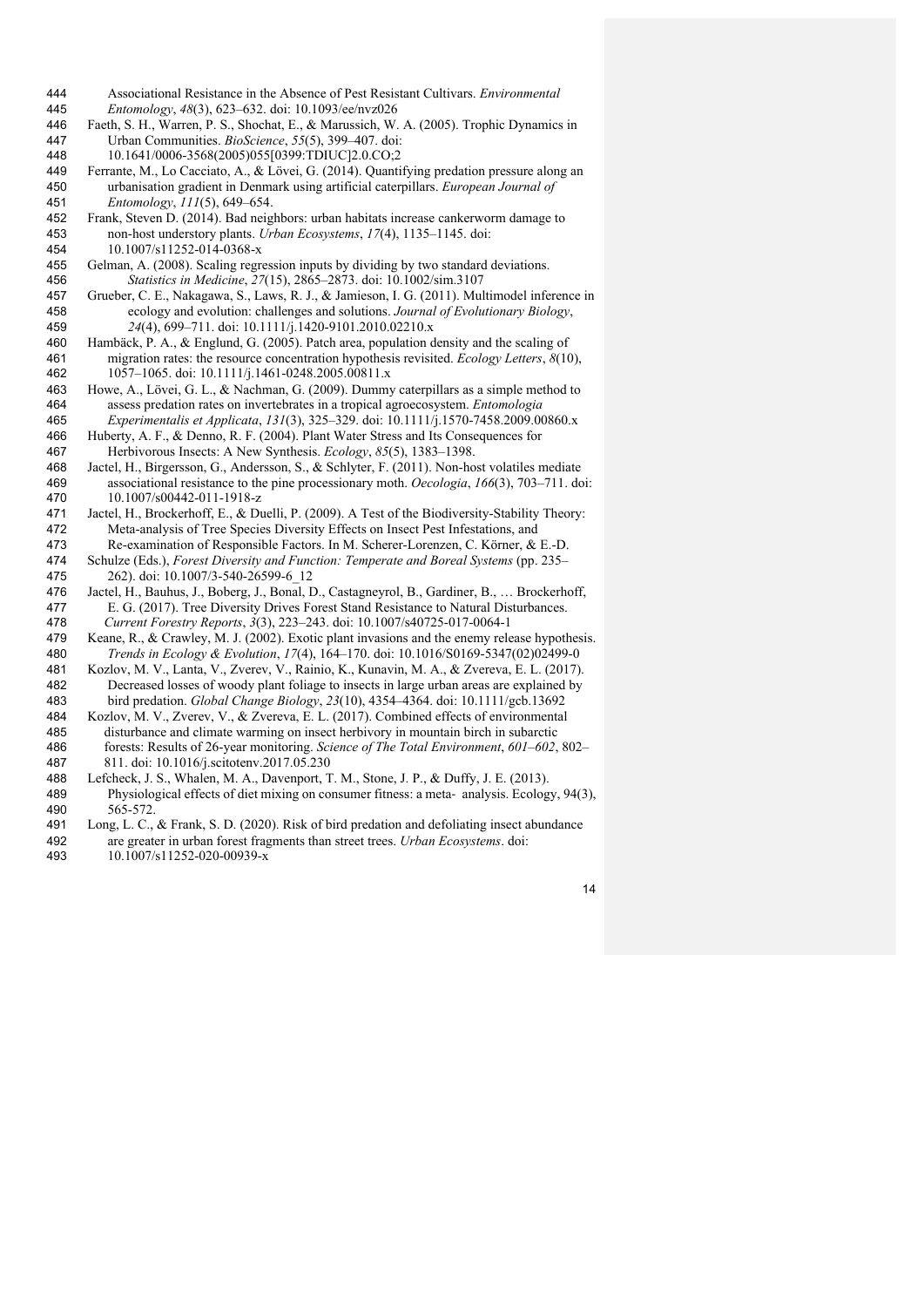- Lövei, G. L., & Ferrante, M. (2017). A review of the sentinel prey method as a way of quantifying invertebrate predation under field conditions. *Insect Science*, *24*(4), 528–542. doi: 10.1111/1744-7917.12405
- Mata, L., Threlfall, C. G., Williams, N. S. G., Hahs, A. K., Malipatil, M., Stork, N. E., & Livesley, S. J. (2017). Conserving herbivorous and predatory insects in urban green spaces. *Scientific Reports*, *7*. doi: 10.1038/srep40970
- Mattson, W. J. (1980). Herbivory in Relation to Plant Nitrogen Content. *Annual Review of Ecology and Systematics*, *11*(1), 119–161. doi: 10.1146/annurev.es.11.110180.001003
- Meijer, K., Schilthuizen, M., Beukeboom, L., & Smit, C. (2016). A review and meta-analysis of the enemy release hypothesis in plant-herbivorous insect systems. *PeerJ*, *4*, e2778. doi: 10.7717/peerj.2778
- Meineke, E. K., Dunn, R. R., Sexton, J. O., & Frank, S. D. (2013). Urban warming drives insect pest abundance on street trees. *PloS One*, *8*(3), e59687. doi: 10.1371/journal.pone.0059687
- Meineke, E. K., & Frank, S. D. (2018). Water availability drives urban tree growth responses to herbivory and warming. *Journal of Applied Ecology*, *55*(4), 1701–1713. doi:10.1111/1365-2664.13130
- Metcalfe, D. B., Asner, G. P., Martin, R. E., Espejo, J. E. S., Huasco, W. H., Amézquita, F. F. F., … Malhi, Y. (2014). Herbivory makes major contributions to ecosystem carbon and nutrient cycling in tropical forests. *Ecology Letters*, *17*(3), 324–332. doi: 10.1111/ele.12233
- Mooney, K.A. & Singer, M.S. (2012). Plant effects on herbivore-enemyinteractions in natural systems. InTrait-Mediated Indirect Interactions:Ecological and Evolutionary 517 Perspectives (eds Ohgushi, T., Schmitz, O., Holt, R.D.). Cambridge University Press,<br>518 Cambridge, pp. 107–130. Cambridge, pp. 107–130.
- Moreira, X., Abdala- Roberts, L., Teran, J. C. B. M. y, Covelo, F., Mata, R. de la, Francisco, M., Tack, A. J. M. (2019). Impacts of urbanization on insect herbivory and plant defences in oak trees. *Oikos*, *128*(1), 113–123. doi: 10.1111/oik.05497
- Moro, M. F., Westerkamp, C., & de Araújo, F. S. (2014). How much importance is given to native plants in cities' treescape? A case study in Fortaleza, Brazil. *Urban Forestry & Urban Greening*, *13*(2), 365–374. doi: 10.1016/j.ufug.2014.01.005
- Muiruri, E. W., Rainio, K., & Koricheva, J. (2016). Do birds see the forest for the trees? Scale-dependent effects of tree diversity on avian predation of artificial larvae.  *Oecologia*, *180*(3), 619–630. doi: 10.1007/s00442-015-3391-6
- Nakagawa, S., & Schielzeth, H. (2013). A general and simple method for obtaining R2 from generalized linear mixed-effects models. *Methods in Ecology and Evolution*, *4*(2), 133– 142. doi: 10.1111/j.2041-210x.2012.00261.x
- Nell, C., Abdala-Roberts, L., Parra-Tabla, V. & Mooney, K. (2018).Tropical tree diversity mediates foraging and predatory effects ofinsectivorous birds.Proc. R Soc. B, 285, 20181842
- Nowak, D. J., Hirabayashi, S., Bodine, A., & Greenfield, E. (2014). Tree and forest effects on air quality and human health in the United States. *Environmental Pollution (Barking, Essex:1987)*, *193*, 119–129. doi: 10.1016/j.envpol.2014.05.028
- Nuckols, M. S., & Connor, E. F. (1995). Do trees in urban or ornamental plantings receive more damage by insects than trees in natural forests? *Ecological Entomology*, *20*(3), 253– 260. doi: 10.1111/j.1365-2311.1995.tb00455.x
- Ortega-Álvarez, R., Rodríguez-Correa, H. A., & MacGregor-Fors, I. (2011). Trees and the City: Diversity and Composition along a Neotropical Gradient of Urbanization.  *International Journal of Ecology*, doi: https://doi.org/10.1155/2011/704084
- Pearse, I. S., & Hipp, A. L. (2009). Phylogenetic and trait similarity to a native species